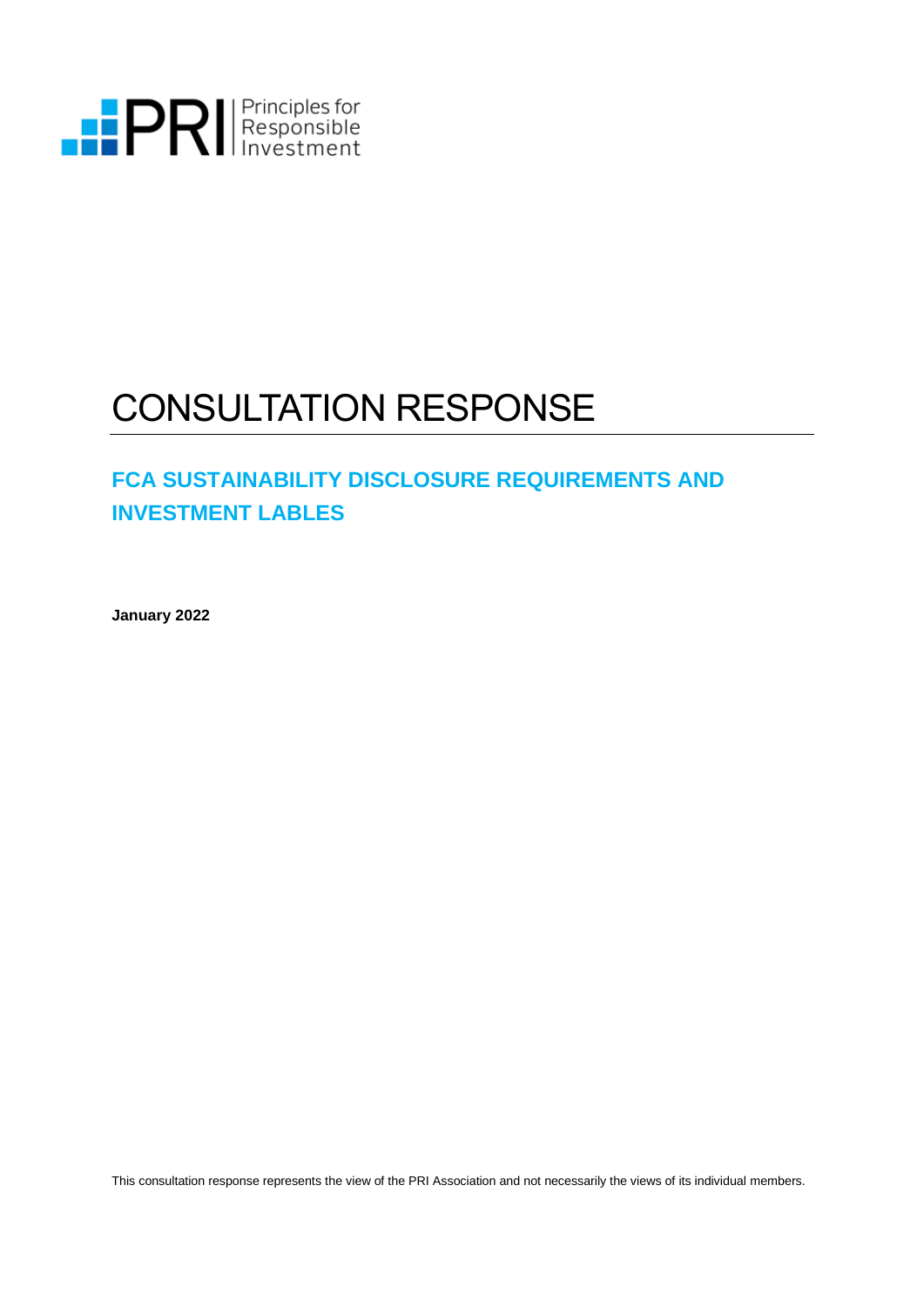## **ABOUT THE PRI**

The Principles for Responsible Investment (PRI) is the world's leading initiative on responsible investment. The PRI has over 4,500 signatories (pension funds, insurers, investment managers and service providers) to the PRI's six principles with approximately US \$121 trillion in assets under management.

The PRI supports its international network of signatories in implementing the Principles. As long-term investors acting in the best interests of their beneficiaries and clients, our signatories work to understand the contribution that environmental, social and governance (ESG) factors make to investment performance, the role that investment plays in broader financial markets and the impact that those investments have on the environment and society as a whole.

The PRI works to achieve this sustainable global financial system by encouraging adoption of the Principles and collaboration on their implementation; by fostering good governance, integrity and accountability; and by addressing obstacles to a sustainable financial system that lie within market practices, structures and regulation.

### **ABOUT THIS CONSULTATION**

This discussion paper for consultation seeks initial views on new sustainability disclosure requirements (SDR) for asset managers and FCA-regulated asset owners, as well as a new classification and labelling system for sustainable investment products. The FCA aims to consult in Q2 2022 on proposed rules to implement SDR disclosure requirements for asset managers and certain FCA-regulated asset owners and sustainable investment labels. This Discussion Paper (DP) aims to inform the FCA's work to develop these proposals, with a specific focus on: sustainable investment labels, consumer-facing disclosures for investment products, and client and consumerfacing entity and product-level disclosures by asset managers and FCA-regulated asset owners.

**For more information, contact:**

**Olivia Mooney Freya Bannochie** Head of UK Policy **Network** UK Policy Analyst

[olivia.mooney@unpri.org](mailto:olivia.mooney@unpri.org) [freya.bannochie@unpri.org](mailto:freya.bannochie@unpri.org)

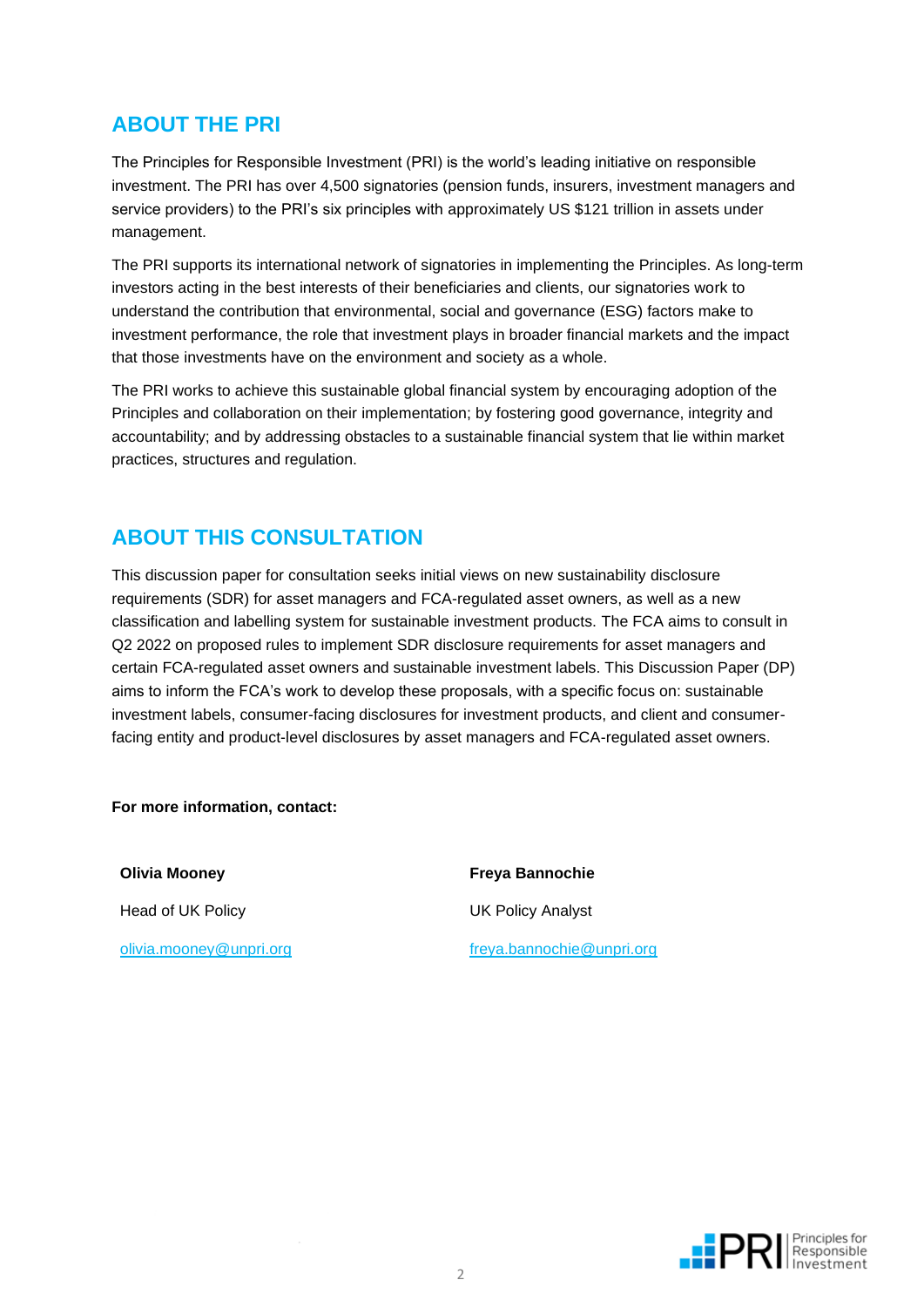### **PRI'S RESPONSE**

The PRI welcomes this discussion paper from the FCA which forms an integral part of the UK government's Green Finance Roadmap as well as the FCA's intention to consult in Q2 2022 on proposed rules to implement SDR disclosure requirements for asset managers and certain FCAregulated asset owners and sustainable investment labels within the FCA Handbook. The PRI is pleased to have the opportunity to input further technical advice via the development of the FCA's disclosures and Labels Advisory Group. Our overarching response and recommendations are formed on the basis of our work and insights as an organisation working with approximately 4,500 signatories globally, including 40 UK pensions fund signatories.

#### **The PRI support the FCA's proposed approach on:**

- **the design principles** namely that labelling should have objective criteria and descriptive labels; with clear investment objectives, supported by further information on the activities used to deliver to the objectives
- **coherence and interoperability** and the FCA's recognition of the need to build on and align with existing international standards initiatives as far as possible
- **product labels and disclosure layers** that there should be a standardised product and labelling system that is underpinned by more detailed product disclosures that are consumer facing, and further granular information beyond that aimed at institutional investors, noting that there will be challenges in translating complex jargon into consumer facing language
- **classification and labelling for a full range of investment products** and not only for products that make sustainability claims

#### **The PRI recommend that FCA revise the potential categories of the classification and labelling system, and reconsider how best to draw on the EU Sustainable Finance Disclosure Regulation** (**SFDR).**

On the potential categories, the FCA should clarify:

- that all funds, including those 'not promoted as sustainable', take ESG factors into consideration as part of their basic fiduciary duties and financial risk management. This is currently set out as criteria currently for 'Responsible' products.
- how it is proposed the distinction will be made between 'low' and 'high' taxonomy allocation in the proposed 'transitioning' and 'aligned' categories respectively, and that in addition to investment allocation, investor stewardship is also integral to transition.
- a goal which reflects the UK's commitment to net zero by 2050, against which products in the 'transitioning' and 'aligned' categories are being measured.
- how the product categories will apply across sustainability issues (i.e. not just climate change).

Regarding alignment with SFDR, the PRI supports taking the SFDR into account on possible disclosure requirements which will support interoperability (as above). However, the DP draws a comparison between SFDR and product classification. Whilst the SFDR has started to become (mis)used as de facto product labels by the market, the SFDR is a disclosure regime, and was not designed as means to label or classify funds.